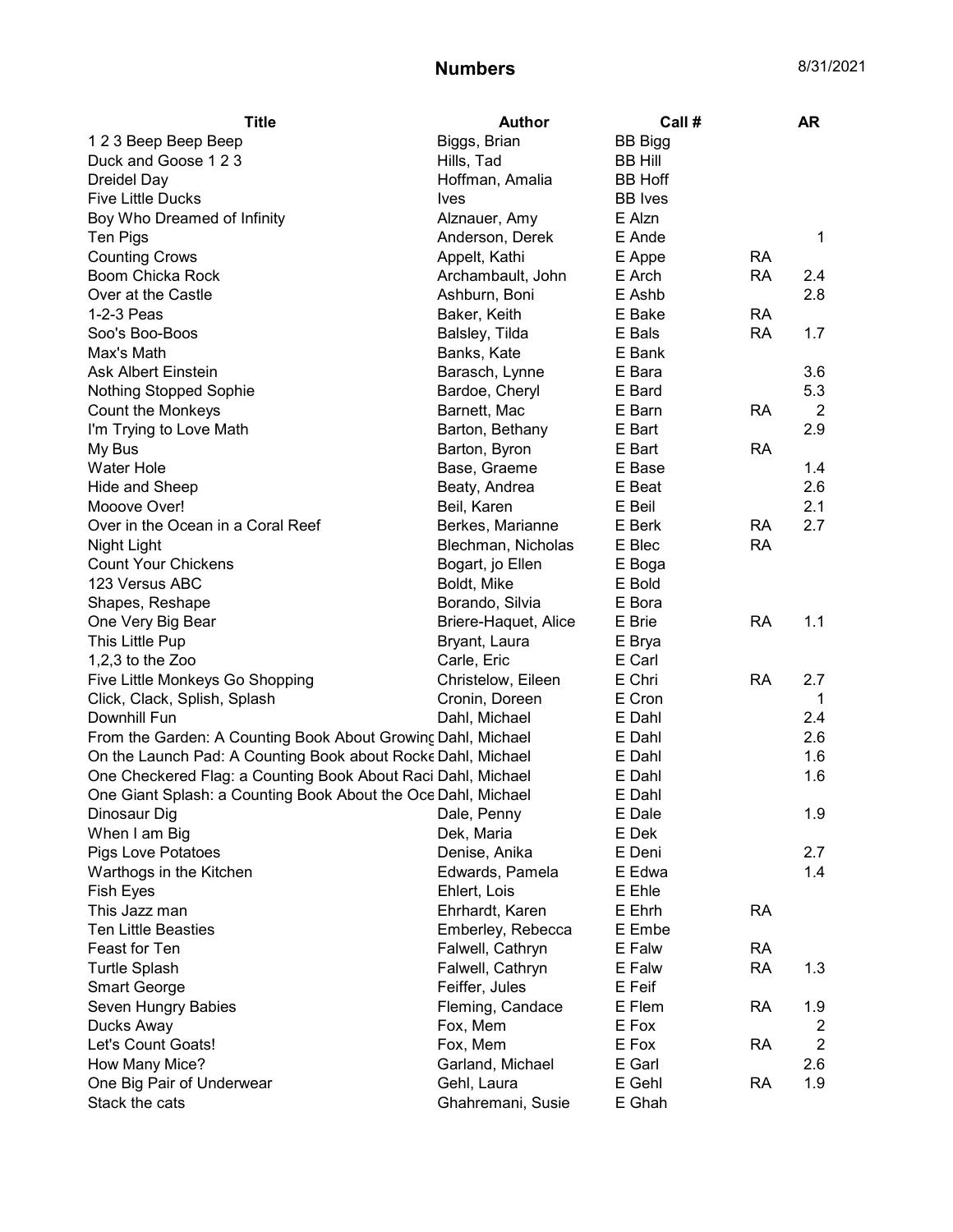| <b>Title</b>                      | <b>Author</b>         | Call # |           | <b>AR</b> |
|-----------------------------------|-----------------------|--------|-----------|-----------|
| I've Got an Elephant              | Ginkel, Anne          | E Gink | <b>RA</b> | 3.5       |
| I Know Numbers                    | Gomi, Taro            | E Gomi |           |           |
| <b>Ten Little Rabbits</b>         | Grossman, Virginia    | E Gros |           | 1.8       |
| Circus 1-2-3                      | Halsey, Megan         | E Hals |           |           |
| Boy Who Loved Math                | Heiligman, Deborah    | E Heil |           | 3.4       |
| 10 Little Hot Dogs                | Himmelman, John       | E Himm |           | 2.1       |
| 26 Letters and 99 Cents           | Hoban, Tana           | E Hoba |           |           |
| Let's Count                       | Hoban, Tana           | E Hoba |           |           |
| Zero the Hero                     | Holub, Joan           | E Holu |           | 2.7       |
| Sam Sorts                         | Jocelyn, Marthe       | E Joce |           | 1.7       |
| 10 Fat Turkeys                    | Johnston, Tony        | E John |           |           |
| Numberlys                         | Joyce, William        | E Joyc |           |           |
| We All Went on Safari             | Krebs, Laurie         | E Kreb | <b>RA</b> | 1.9       |
| 7 Ate 9                           | Lazar, Tara           | E Laza | <b>RA</b> | 2.5       |
| One Witch                         | Leuck, Laura          | E Leuc |           | 3.1       |
| P. Bear's New Year's Party        | ewis, Paul            | E Lewi |           |           |
| Have You Seen My Dragon?          | Light, Steve          | E Ligh |           | 1.4       |
| Swap!                             | Light, Steve          | E Ligh |           |           |
| Groovy Joe: Dance Party Countdown | Litwin, Eric          | E Litw | <b>RA</b> |           |
| Count the Ways, Little Brown Bear | London, Jonathan      | E Lond |           | 2.6       |
| One Drowsy Dragon                 | Long, Ethan           | E Long | RA        | 1.7       |
| Look Whooo's Counting             | MacDonald, Suse       | E Macd |           | 1.7       |
| Monster Needs One More            | Marshall, Natalie     | E Mars | RA        | 1         |
| Chicka Chicka 1 2 3               | Martin, Bill Jr.      | E Mart |           |           |
| Mouse Went Out to Get a Snack     | McFarland, Lyn        | E Mcfa | <b>RA</b> | 1.2       |
| Goodnight, Numbers                | McKellar, Danica      | E Mcke | <b>RA</b> |           |
| Ten Magic Butterflies             | McKellar, Danica      | E Mcke |           |           |
| How Many Seeds in a Pumpkin?      | McNamara, Margaret    | E Mcna |           | 3.2       |
| Just a Minute                     | Morales, Yuyi         | E Mora | <b>RA</b> | 3.2       |
| Girl with a Mind for Math         | Mosca, Julia          | E Mosc |           |           |
| How Hungry are You?               | Napoli, Donna Jo      | E Napo |           | 1.7       |
| Head, Shoulders, Knees and Toes   | Newcome, Zita         | E Newc |           |           |
| One Frog Sang                     | Parenteau, Shirley    | E Pare |           | 2.6       |
| One Fox                           | Read, Kate            | E Read |           |           |
| Superhero School                  | Reynolds, Aaron       | E Reyn |           | 3.8       |
| Jefferson Measures a Moose        | Rockliff, Mara        | E Rock |           |           |
| One Duck Stuck                    | Root, Phyllis         | E Root |           | 1.4       |
| One Nighttime Sea                 | Rose, Deborah         | E Rose |           |           |
| Wumbers                           | Rosenthal, Amy Krouse | E Rose |           |           |
| Monster Who Did My Math           | Schnitzlein, Danny    | E Schn | <b>RA</b> | 3.1       |
| How Much is a Million?            | Schwartz, David       | E Schw |           | 3.4       |
| Math Curse                        | Scieszka, Jon         | E Scie |           | 3.7       |
| 500 Hats of Bartholomew Cubbins   | Seuss, Dr.            | E Seus |           | 4         |
|                                   |                       |        |           |           |
| <b>Computer Called Katherine</b>  | Slade, Suzanne        | E Slad |           | 2.1       |
| One Naked Baby                    | Smith, Maggie         | E Smit | <b>RA</b> |           |
| How to Two                        | Soman, David          | E Soma |           |           |
| One Earth                         | Spinelli, Eileen      | E Spin |           |           |
| Obi - 123                         | Glass, Calliope       | E Star |           |           |
| Mice Mischief                     | Stills, Caroline      | E Stil | <b>RA</b> |           |
| Guinea Pig Party                  | Surplice, Holly       | E Surp | <b>RA</b> | 2.8       |
| Is That Wise, Pig?                | Thomas, Jan           | E Thom | <b>RA</b> | 0.9       |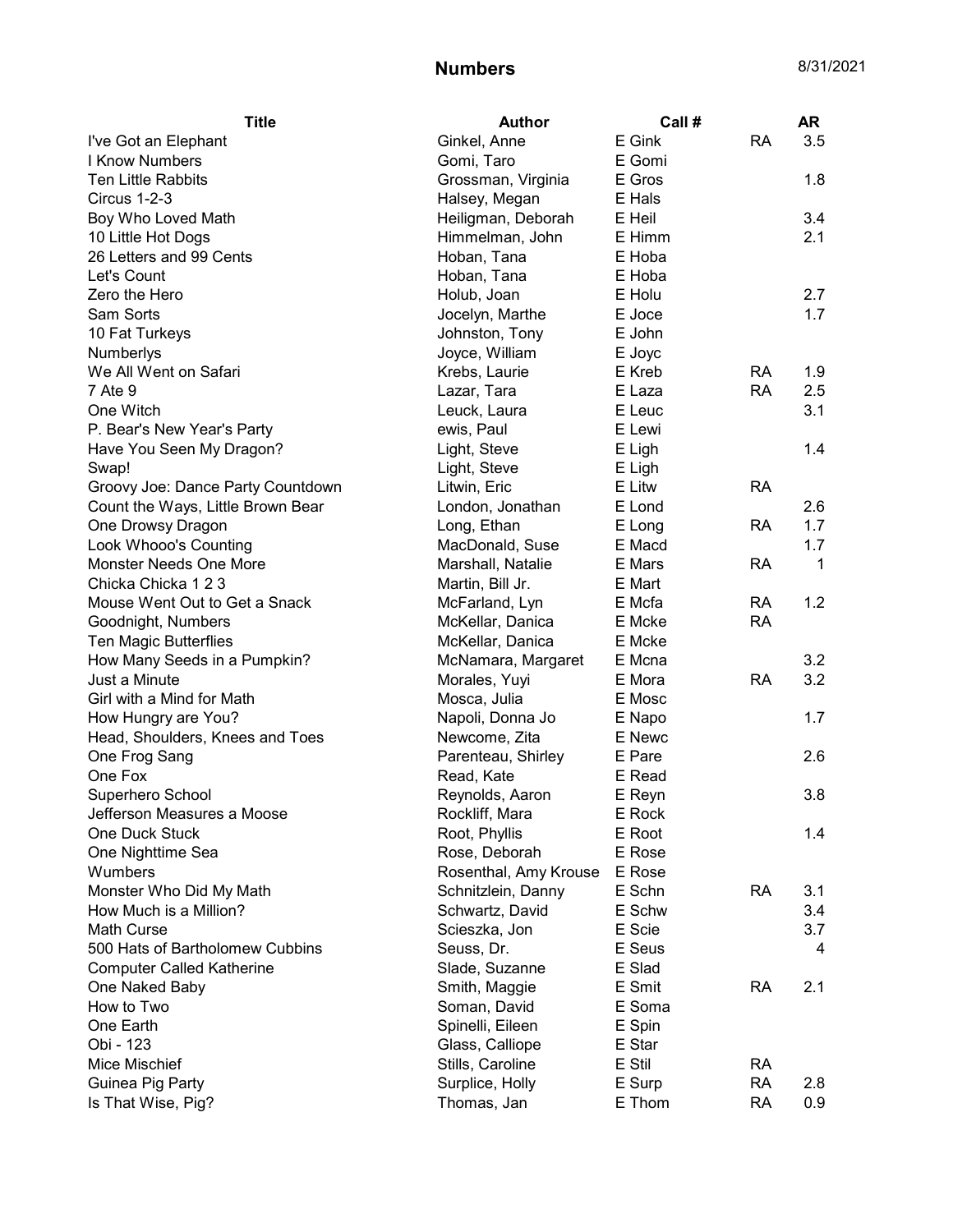| <b>Title</b>                                                         | <b>Author</b>                    | Call#            |           | AR  |
|----------------------------------------------------------------------|----------------------------------|------------------|-----------|-----|
| <b>Monster Counting</b>                                              | Tyler, Madeline                  | E Tyle           |           |     |
| How Many Baby Animals?                                               | Van Genechten, Guido             | E Vang           |           |     |
| Over in the Meadow: A Counting Rhyme                                 | Wadsworth, Olive                 | E Wads           |           | 2.5 |
| Ada Byron Lovelace and the Thinking Machine                          | Wallmark, Laurie                 | E Wall           |           | 4.6 |
| Over in the Garden                                                   | Ward, Jennifer                   | E Ward           | <b>RA</b> | 2.8 |
| <b>Bear Counts</b>                                                   | Wilson, Karma                    | E Wils           |           | 1.7 |
| Frog in the Bog                                                      | Wilson, Karma                    | E Wils           |           | 3.1 |
| <b>Baby Bear Counts One</b>                                          | Wolff, Ashley                    | E Wolf           | <b>RA</b> | 1.9 |
| Ten Little Fish                                                      | Wood, Audreey                    | E Wood           | <b>RA</b> | 1.5 |
| Ten Little Mummies: a Counting Book                                  | Yates, Philip                    | E Yate           |           | 2.3 |
| Rockheads                                                            | Ziefert, Harriet                 | E Zief           |           | 1.4 |
| Twinderella                                                          | Schwartz, Corey                  | J 398.2          |           | 3.5 |
| Math in Nature                                                       | Dickmann, Nancy                  | J <sub>510</sub> |           |     |
| Eat Your Math Homework                                               | McCallum, Ann                    | J <sub>510</sub> |           | 6.2 |
| Math Appeal                                                          | Tang, Greg                       | J <sub>510</sub> |           | 3.5 |
| Math-terpieces                                                       | Tang, Greg                       | J <sub>510</sub> |           | 3.5 |
| If You Were a Set                                                    | Shaskan, Trisha                  | J 511.322        |           | 3.5 |
| Painless Algebra                                                     | Long, Lynette                    | J 512.9          |           |     |
| My First Math Book                                                   | Clemson, David                   | J 513            |           |     |
| <b>M&amp;Ms Brand Subtraction Book</b>                               | McGrath, Barbara                 | J <sub>513</sub> |           |     |
| Math for All Seasons                                                 | Tang, Greg                       | J <sub>513</sub> |           | 3.5 |
| Kitchen Math                                                         | Walsh, Kieran                    | J <sub>513</sub> |           | 6.4 |
| Map Math                                                             | Walsh, Kieran                    | J <sub>513</sub> |           | 6.3 |
| Money Math                                                           | Walsh, Kieran                    | J <sub>513</sub> |           | 6.2 |
| If You Were an Even Number                                           | Aboff, Marcie                    | J 513.2          |           | 2.7 |
| Action of Subtraction                                                | Cleary, Brian                    | J 513.2          |           |     |
| <b>Mission of Addition</b>                                           | Cleary, Brian                    | J 513.2          |           | 2.8 |
| Pizza Counting                                                       | Dobson, Christina                | J 513.2          |           | 4.7 |
| <b>Adding Puppies and Kittens</b>                                    | Murphy, Patricia                 | J 513.2          |           |     |
| Measuring Puppies and Kittens                                        | Murphy, Patricia                 | J 513.2          |           |     |
| Subtracting Puppies and Kittens                                      | Murphy, Patricia                 | J 513.2          |           |     |
| <b>Best of Times</b>                                                 | Tang, Greg                       | J 513.2          |           |     |
| <b>Ratios and Percents</b>                                           | Wingard-Nelson, Rebecc J 513.2   |                  |           |     |
| If You Were a Plus Sign                                              | Shaskan, Trisha                  | J 513.211        |           | 3.3 |
| If You Were a Times Sign                                             | Shaskan, Trisha                  | J 513.213        |           | 3.4 |
| If You Were a Divided By Sign                                        | Shaskan, Trisha                  | J 513.214        |           | 3.5 |
| <b>Comparing Fractions</b>                                           | Berry, Minta                     | J 513.26         |           |     |
| Sir Cumference and the Fracton Faire                                 | Neuschwander, Cindy              | J 513.26         |           |     |
| If You Were a Fraction                                               | Shaskan, Trisha                  | J 513.26         |           | 3.1 |
| <b>Decimals and Fractions</b>                                        | Wingard-Nelson, Rebecc: J 513.26 |                  |           |     |
| Sir Cumference and the Dragon of Pi                                  | Neuschwander, Cindy              | J 516            |           | 3.8 |
| Sir Cumference and the First Round Table                             | Neuschwander, Cindy              | J 516            |           | 4.3 |
| Sir Cumference and the Great Knight of Angleland Neuschwander, Cindy |                                  | J 516            |           | 4.2 |
| <b>Mysterious Patterns</b>                                           | Campbell, Sarah                  | J 516.15         |           | 5.2 |
| Perimeter                                                            | Berry, Minta                     | J 516.152        |           |     |
| Sir Cumference and the Sword in the Cone                             | Neuschwander, Cindy              | J 516.2          |           | 4.1 |
| Math in Space                                                        | Dickmann, Nancy                  | J 520.151        |           |     |
| If You Were a Minute                                                 | Shaskan, Trisha                  | J 529            |           |     |
| How Big?                                                             | Gunderson, Jessica               | J 530.8          |           | 2.5 |
| How Long?                                                            | Gunderson, Jessica               | J 530.8          |           | 2.7 |
| How Tall?                                                            | Weakland, Mark                   | J 530.8          |           | 2.8 |
|                                                                      |                                  |                  |           |     |